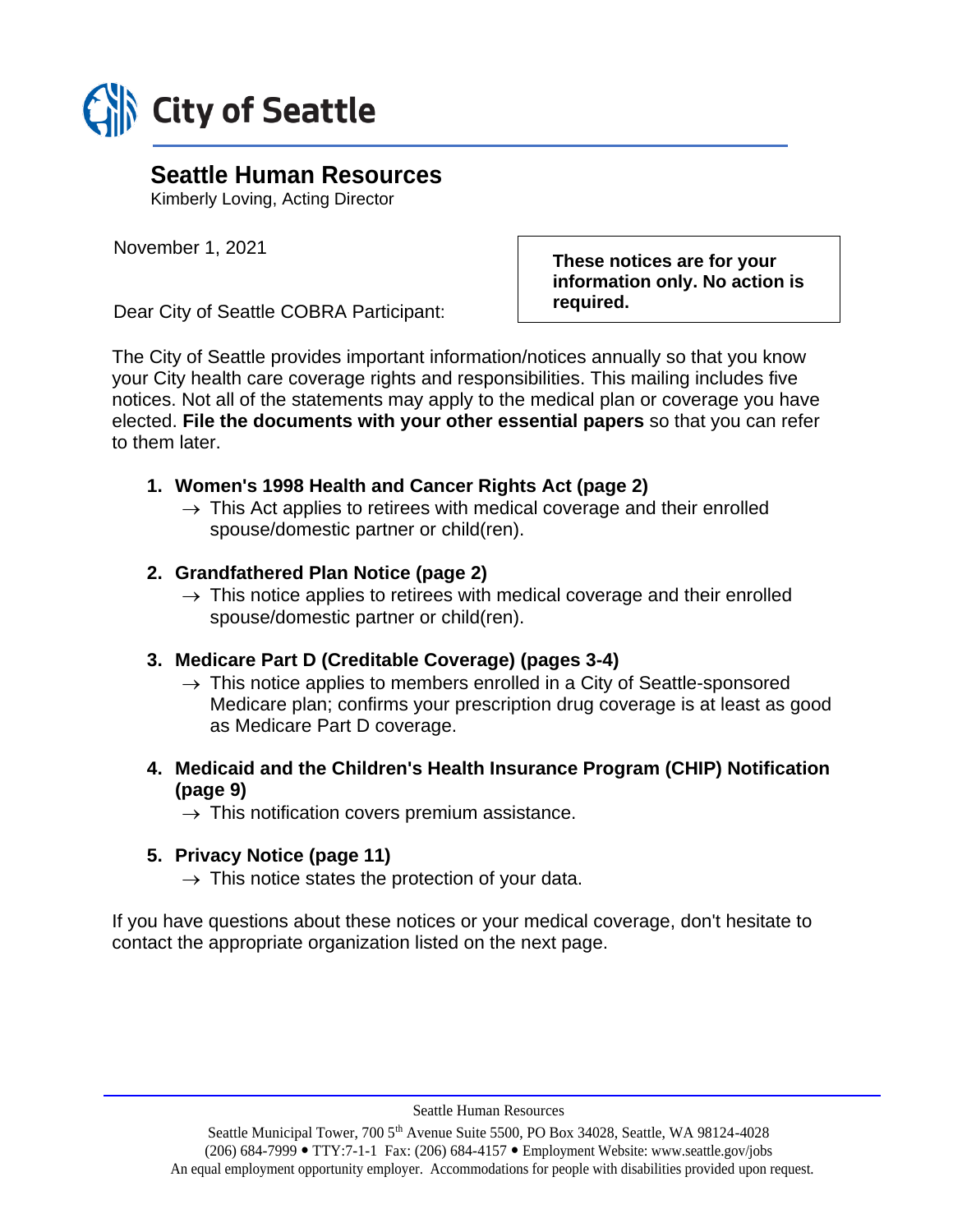### **Contact Information:**

| Aetna                                                                                                                                    | 877-292-2480 | www.AetnaNavigator.com           |
|------------------------------------------------------------------------------------------------------------------------------------------|--------------|----------------------------------|
| Kaiser Permanente                                                                                                                        | 888-901-4636 | www.kp.org/wa                    |
| <b>Seattle Human Resources</b><br><b>Benefits Unit</b><br>700 5 <sup>th</sup> Ave., Suite 5500<br>PO Box 34028<br>Seattle, WA 98124-4028 | 206-615-1340 | email: Benefits.Unit@seattle.gov |

Annual Notices are also available at https://bit.ly/34YIOSW.

\*\*\*\*\*\*\*\*\*\*\*\*\*\*\*\*\*\*\*\*\*\*\*\*\*\*\*\*\*\*\*\*\*\*\*\*\*\*\*\*\*\*\*\*\*\*\*\*\*\*\*\*\*\*\*\*\*\*\*\*\*\*\*\*\*\*\*\*\*\*\*\*\*\*\*\*\*\*\*\*\*\*\*\*\*\*\*\*\*\*\*\*\*\*\*\*\*\*\*\*\*

## **Women's 1998 Health and Cancer Rights Act**

## **\*\*Annual Notice\*\***

As required by the Women's Health and Cancer Rights Act of 1998, the group health plans offered by the City of Seattle provide coverage for the following services to an individual receiving plan benefits in connection with a mastectomy:

- Reconstruction of the breast on which there has been a mastectomy.
- Surgery and reconstruction of the other breast to produce a symmetrical appearance; and
- Prosthesis and physical complications for all stages of a mastectomy, including lymphedemas (swelling associated with the removal of lymph nodes).

A group health plan must determine the manner of coverage in consultation with the attending physician and patient. Coverage for breast reconstruction and related services will be subject to deductibles, copays, and coinsurance amounts consistent with those that apply to other benefits under the plan. Contact your health plan for more information.

### \*\*\*\*\*\*\*\*\*\*\*\*\*\*\*\*\*\*\*\*\*\*\*\*\*\*\*\*\*\*\*\*\*\*\*\*\*\*\*\*\*\*\*\*\*\*\*\*\*\*\*\*\*\*\*\*\*\*\*\*\*\*\*\*\*\*\*\*\*\*\*\*\*\*\*\*\*\*\*\*\*\*\*\*\*\*\*\*\*\*\*\*\*\*\*\*\*\*\*\*

## **Health Care Reform Notice -- Grandfathered Plan Status Disclosure**

The City of Seattle Aetna, UnitedHealthcare, and Kaiser Permanente medical plans are "grandfathered health plans" under the Patient Protection and Affordable Care Act (the Affordable Care Act). As the Affordable Care Act permits, a grandfathered health plan can preserve specific basic health coverage that was already in effect when Congress enacted that law. Being a grandfathered health plan means that your plan may not include certain consumer protections of the Affordable Care Act that apply to other plans, for example, the requirement for the provision of preventive health services without any cost-sharing. However, grandfathered health plans must comply with certain other consumer protections in the Affordable Care Act, such as eliminating lifetime limits on benefits. Questions? Contact the Benefits Unit at (206) 615-1340.

## **Important Notice from the City of Seattle About Your Prescription Drug Coverage and Medicare for Plan Year 2022**

Please read this notice carefully and keep it where you can find it. This notice has information about your current prescription drug coverage with the City of Seattle and about your options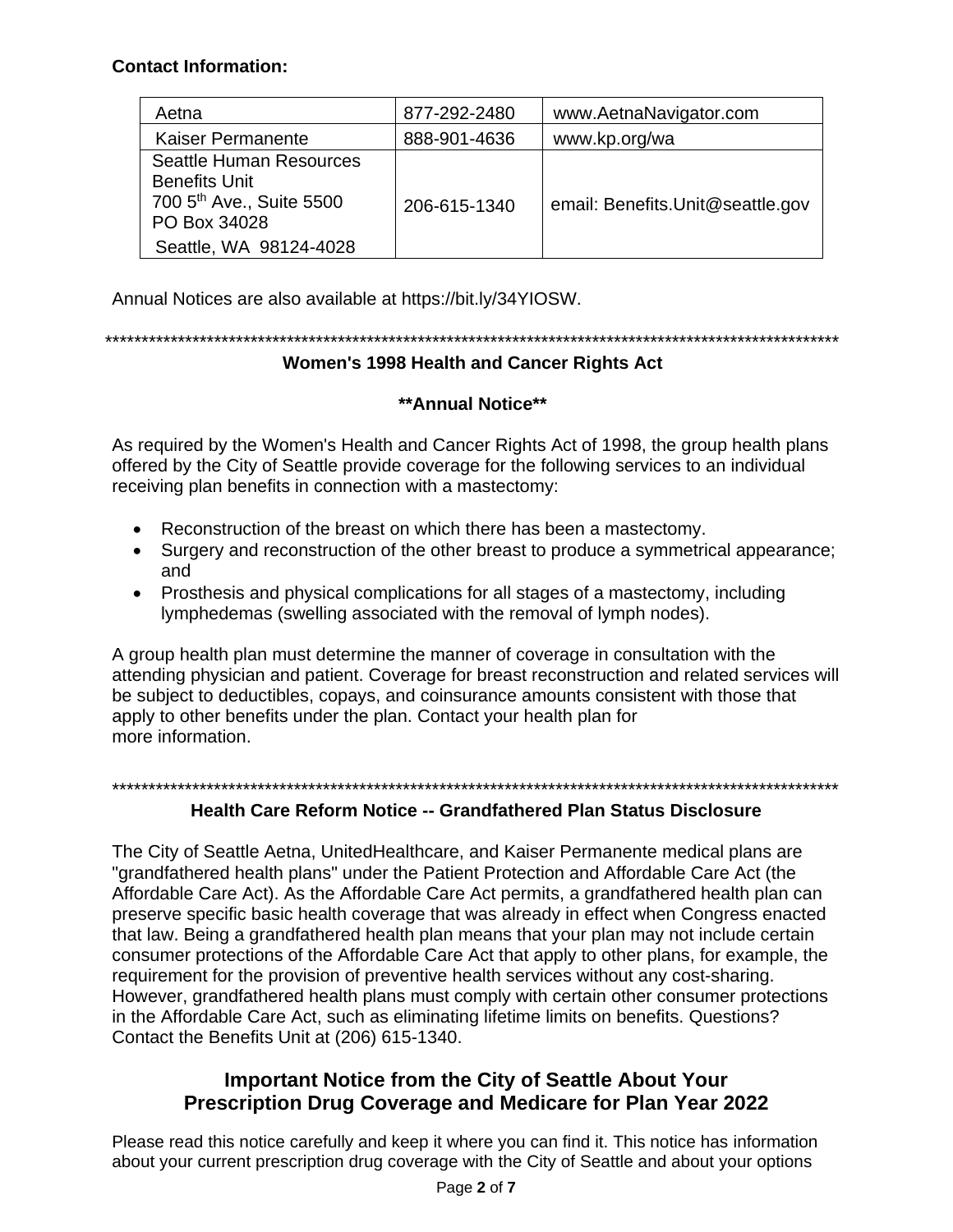under Medicare's prescription drug coverage. This information can help you decide whether or not you want to join a Medicare drug plan. If you are considering joining, you should compare your current coverage, including which drugs are covered at what cost, with the coverage and costs of the plans offering Medicare prescription drug coverage in your area. Information about where you can get help to make decisions about your prescription drug coverage is at the end of this notice.

There are two critical things you need to know about your current coverage and Medicare's prescription drug coverage:

- 1 Medicare prescription drug coverage became available in 2006 to everyone with Medicare. You can get this coverage if you join a Medicare Prescription Drug Plan or join a Medicare Advantage Plan (like an HMO or PPO) that offers prescription drug coverage. All Medicare drug plans provide at least a standard level of coverage set by Medicare. Some plans may also provide more coverage for a higher monthly premium.
- 2 The City of Seattle has determined that the prescription drug coverage offered by Aetna, Kaiser Permanente, and UnitedHealth Care is, on average for all plan participants, expected to pay out as much as standard Medicare prescription drug coverage pays. It is therefore considered Creditable Coverage. Because your existing coverage is Creditable Coverage, you can keep this coverage and not pay a higher premium (a penalty) if you later decide to join a Medicare drug plan.

#### **When Can You Join a Medicare Drug Plan?**

You can join a Medicare drug plan when you first become eligible for Medicare and each year from October 15 – December 7.

However, suppose you lose your current creditable prescription drug coverage through no fault of your own. In that case, you will also be eligible for a two (2) month Special Enrollment Period (SEP) to join a Medicare drug plan.

### **What Happens to Your Current Coverage if You Decide to Join a Medicare Drug Plan?**

If you decide to join a Medicare drug plan, your current City of Seattle coverage will be affected. Your current prescription drug coverage is part of a City of Seattle medical plan. You cannot drop your City of Seattle prescription drug coverage unless you also drop your City of Seattle medical coverage. If you enroll in an individual Medicare Part D prescription drug plan and drop your creditable coverage with the City of Seattle, you and your dependents will not be able to return to the City of Seattle plan. Suppose you or your dependents enroll in a different employer active employee or retiree group medical plan with creditable Part D coverage and drop your creditable coverage with the City of Seattle. In that case, you and your dependents will be able to return if you involuntarily lose coverage on the employer group plan. It is essential that you compare your current plan, including which drugs are covered, with the coverage and costs of Medicare part D plans.

If you decide to join a Medicare drug plan and drop your current City of Seattle coverage, be aware that you and your dependents may not get this coverage back.

### **When Will You Pay a Higher Premium (Penalty) to Join a Medicare Drug Plan?**

You should also know that if you drop or lose your current coverage with the City of Seattle and don't join a Medicare drug plan within 63 continuous days after your current coverage ends, you may pay a higher premium (a penalty) to join a Medicare drug plan later.

If you go 63 continuous days or longer without creditable prescription drug coverage, your monthly premium may go up by at least 1% of the Medicare base beneficiary premium per month for every month that you did not have that coverage. For example, if you go nineteen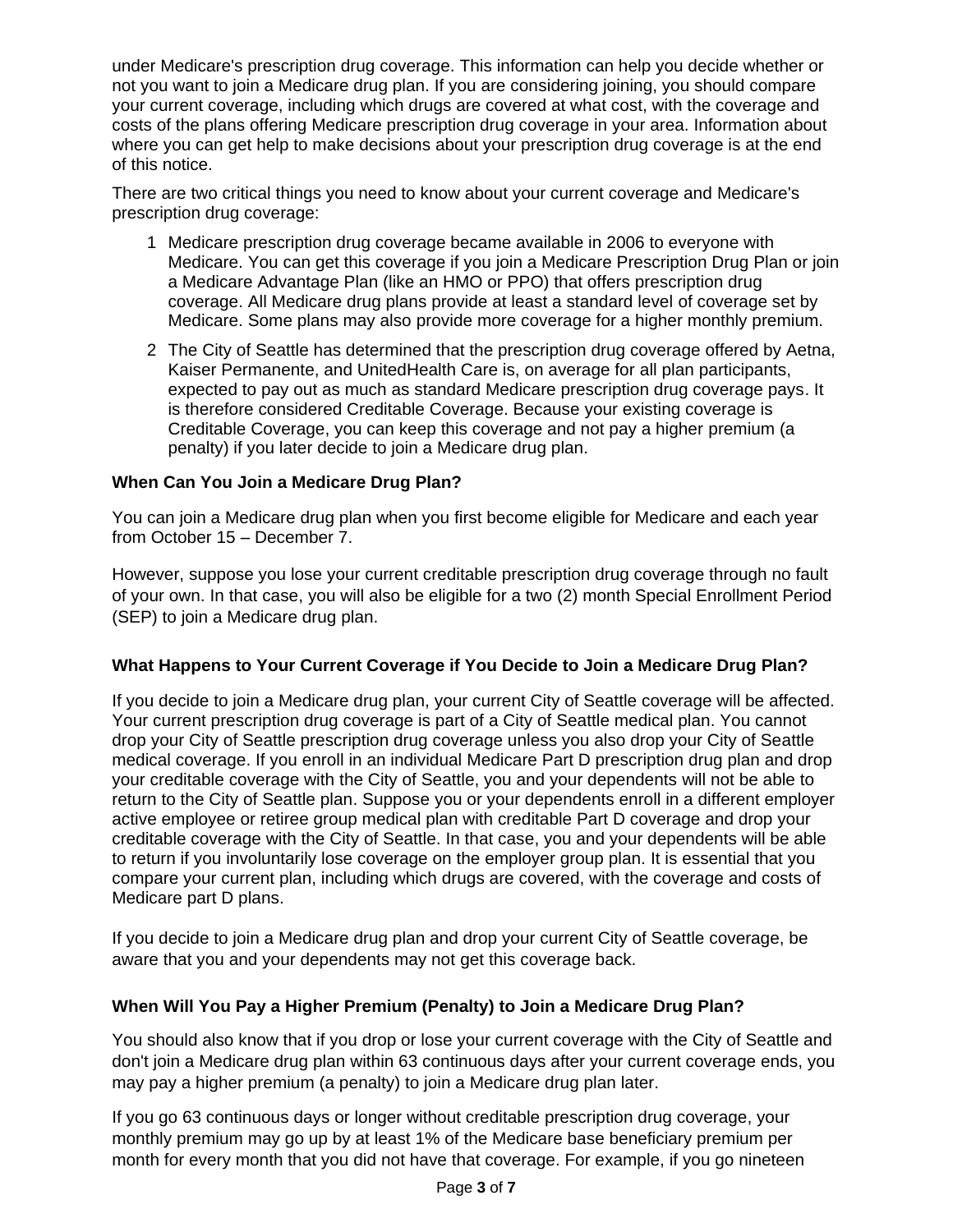months without creditable coverage, your premium may consistently be at least 19% higher than the Medicare base beneficiary premium. You may have to pay this higher premium (a penalty) as long as you have Medicare prescription drug coverage. In addition, you may have to wait until the following November to join.

#### **For More Information About This Notice or Your Current Prescription Drug Coverage**

Contact your medical plan for further information. **NOTE:** You'll receive this notice each year. You will also receive it before the next period you can join a Medicare drug plan, and if this coverage through the City of Seattle changes. You also may request a copy of this notice at any time.

#### **For More Information About Your Options Under Medicare Prescription Drug Coverage**

More detailed information about Medicare plans that offer prescription drug coverage is in the "Medicare & You" handbook. You'll get a copy of the guide in the mail every year from Medicare. You may also be contacted directly by Medicare drug plans.

For more information about Medicare prescription drug coverage:

- Visit www.medicare.gov
- Call your State Health Insurance Assistance Program (see the inside back cover of your copy of the "Medicare & You" handbook for their telephone number) for personalized help
- Call 1-800-MEDICARE (1-800-633-4227). TTY users should call 1-877-486-2048.

If you have limited income and resources, extra help paying for Medicare prescription drug coverage is available. For information about this extra help, visit Social Security on the web at [www.socialsecurity.gov](http://www.socialsecurity.go/), or call them at 1-800-772-1213 (TTY 1-800-325-0778).

**Remember: Keep this Creditable Coverage notice.** If you decide to join one of the Medicare drug plans, you may be required to provide a copy of this notice when you join to show whether or not you have maintained creditable coverage and whether or not you are required to pay a higher premium (a penalty).

| Date:<br>Name of<br>Entity/Sender: | 10/29/2020                               |  |
|------------------------------------|------------------------------------------|--|
|                                    | City of Seattle                          |  |
| Contact--<br>Position/Office:      | Seattle Human Resources/Benefits Unit    |  |
| Address:                           | P.O. Box 34028<br>Seattle, WA 98124-4028 |  |
| <b>Phone Number:</b>               | 206-615-1340                             |  |

#### **CMS Form 10182-CC**

According to the Paperwork Reduction Act of 1995, no persons are required to respond to a collection of information unless it displays a valid OMB control number. The valid OMB control number for this information collection is 0938-0990. The time required to complete this information collection is estimated to average 8 hours per response initially, including the time to review instructions, search existing data resources, gather the data needed, and complete and review the information collection. If you have comments concerning the accuracy of the time estimate(s) or suggestions for improving this form, please write to: CMS, 7500 Security Boulevard, Attn: PRA Reports Clearance Officer, Mail Stop C4-26-05, Baltimore, Maryland 21244-1850.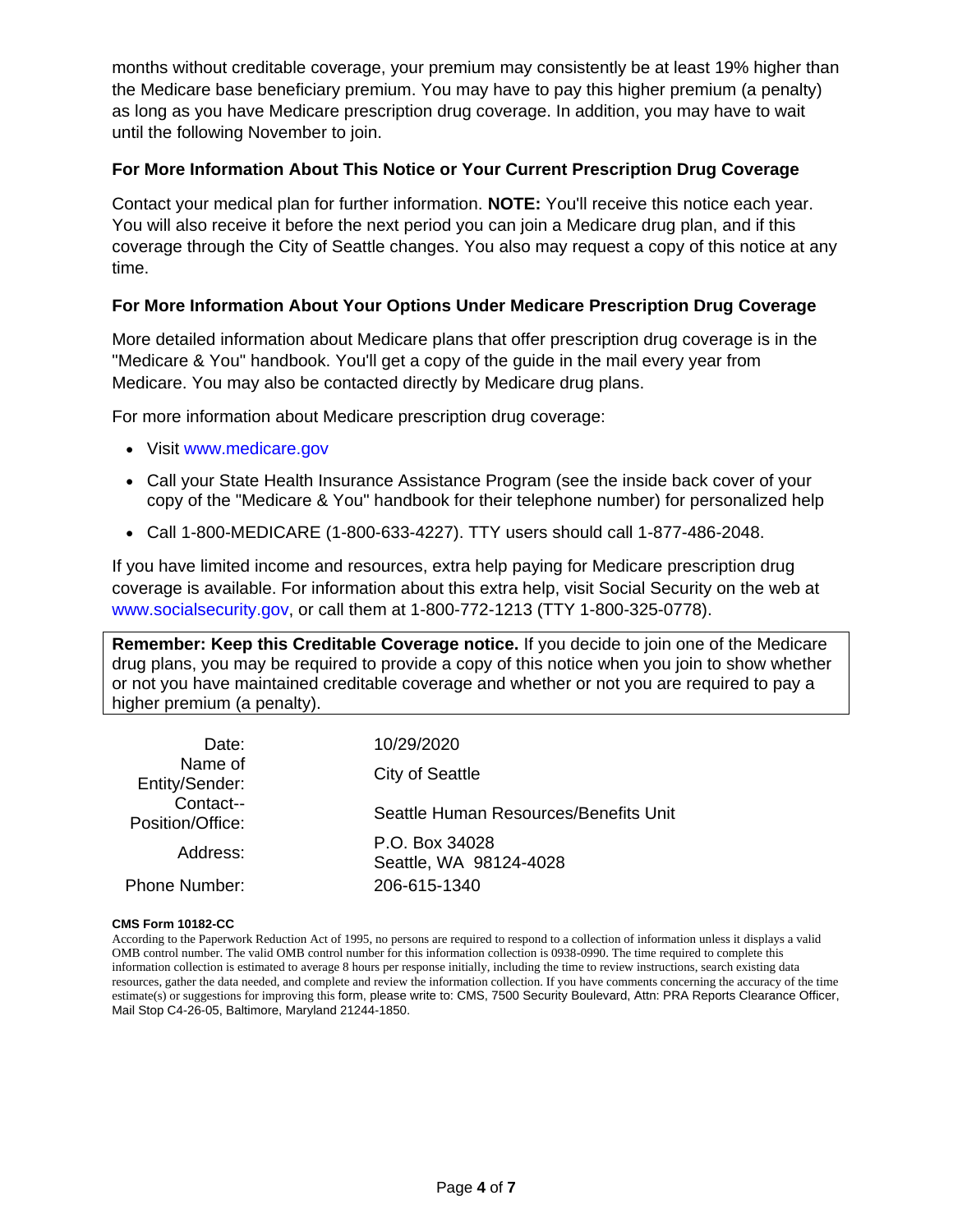#### **Medicaid and the Children's Health Insurance Program (CHIP) Offer Free or Low-Cost Health Coverage to Children and Families**

If you are eligible for health coverage from your employer but are unable to afford the premiums, some States have premium assistance programs that can help pay for coverage. These States use funds from their Medicaid or CHIP programs to help people eligible for employer-sponsored health coverage but need assistance in paying their health premiums.

If you or your dependents are already enrolled in Medicaid or CHIP, and you live in a State listed below, you can contact your State Medicaid or CHIP office to find out if premium assistance is available.

If you or your dependents are NOT currently enrolled in Medicaid or CHIP, and you think you or any of your dependents might be eligible for either of these programs, you can contact your State Medicaid or CHIP office or dial **1-877-KIDS NOW** or **www.insurekidsnow.gov** to find out how to apply. If you qualify, you can ask the State if it has a program that might help you pay the premiums for an employer-sponsored plan.

Once it is determined that you or your dependents are eligible for premium assistance under Medicaid or CHIP, your employer's health plan is required to permit you and your dependents to enroll in the plan – as long as you and your dependents are eligible, but not already enrolled in the employer's plan. This is called a "special enrollment" opportunity, and **you must request coverage within 60 days of being determined eligible for premium assistance**.

You may be eligible for assistance paying your employer health plan premiums. Contact the Medicaid office for Washington for further eligibility information.

#### **Washington – Medicaid**

Website: https://www.hca.wa.gov/health-care-services-supports/apple-health-medicaidcoverage

Phone: 1-800-562-3022 ext. 15473

For more information on special enrollment rights, you can contact either:

U.S. Department of Labor Employee Benefits Security Administration Services www.dol.gov/ebsa 1-866-444-EBSA Ext. 3272

U.S. Department of Health and Human **Services** Centers for Medicare and Medicaid www.cms.hhs.gov 1-877-267-2323 Ext. 61565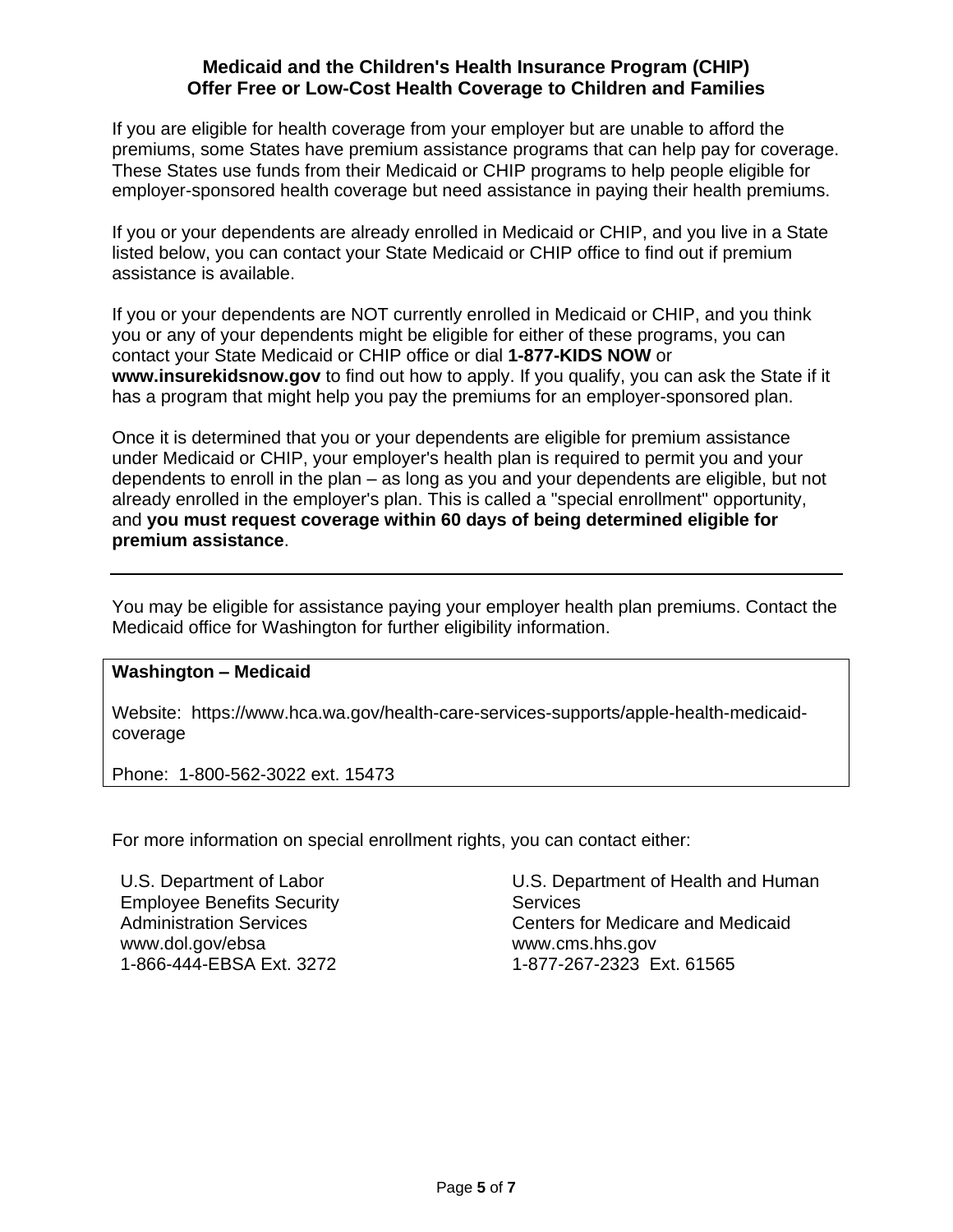# **Privacy Notice**

### **What you should know about our protection of your data**

Protecting the personal information of individuals eligible to participate in City of Seattlesponsored benefit plans and programs is a priority for the Benefits and Deferred Compensation Units of the Seattle Human Resources (SHR). SHR is compliant with the City [of Seattle Privacy Policy.](http://www.seattle.gov/tech/initiatives/privacy/about-the-privacy-program#purpose) The Benefits and Deferred Compensation Units and our contracted vendors collect, retain and use personal information about City employees, retirees and their covered dependents for the purpose of offering and providing benefits, services and programs.

This notice outlines how SHR handles the personal information of employees and retirees and their dependents for whom we administer benefits. It is only informational; no action is required. If you have questions regarding this notice, please email the Benefits Unit at [benefits.unit@seattle.gov.](mailto:benefits.unit@seattle.gov)

### **What type of information is collected and stored?**

The types of information SHR may collect to administer the City's Benefit and Deferred Compensation plans and programs include identifying information such as name, address, date of birth, gender, email addresses, mailing addresses, social security number and employee ID. This data is stored in the City's Human Resource Information System (HRIS) and some personnel files. It may be gathered through information the employee provided upon hire, information the employee provided in Employee Self Service (ESS), and information about the employee's benefits elections.

Contracted vendors may collect additional metadata and data voluntarily provided by users from user accounts housed on their own platforms to personalize programs and services or provide aggregate utilization reporting. The City of Seattle does not receive individual personal health information from program vendors.

### **What information is disclosed and how is it used?**

The SHR Benefits and Deferred Compensation Units may share nonpublic personal information about eligible employees, retirees and covered dependents with contracted vendors and service providers. In doing so, we comply with state and federal laws and follow information security practices to protect both physically and electronically stored and transmitted data.

Contracted vendors may use the nonpublic personal information provided by SHR, such as mailing addresses, email addresses or phone number to communicate changes, to provide program or service information or perform outreach with the expressed written approval from SHR. Contracted vendors generally include third-party plan administrators, insurance carriers, program administrators, consultants, technology companies and data analytics companies. A current list of contracted Benefit and Deferred Compensation vendors is available at [https://bit.ly/34YIOSW.](https://bit.ly/34YIOSW) Contracted vendors are prohibited from distributing the nonpublic personal information provided by SHR to affiliated partners or other organizations that do not provide services within the contract.

Due to system limitations, employees, retirees and their covered dependents are not able to opt out of the personal data transmission to contracted vendors. Some vendors may offer